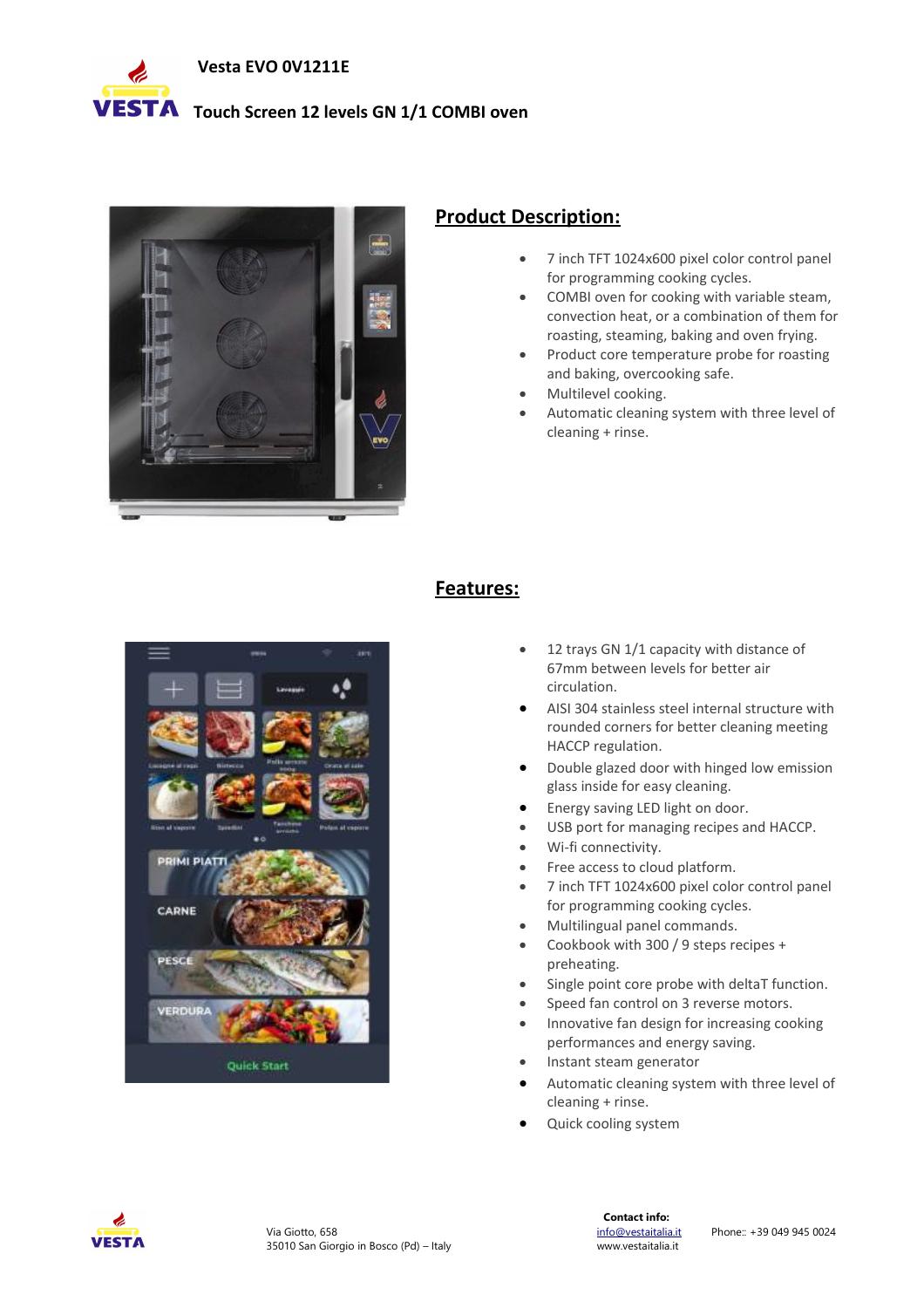

### **VESTA** Touch Screen 12 levels GN 1/1 COMBI oven

# **Specification:**





# **Electrical Specification:**

| Model                | Voltage            | Hertz                               | Power               | Cable<br>$\sim$    |
|----------------------|--------------------|-------------------------------------|---------------------|--------------------|
| .<br>0V101<br>' l∪ i | -380/400 V<br>3N-. | 50-60<br>- 11 - 1<br>H <sub>2</sub> | ባ Kw<br>$\sim$<br>∽ | cable<br>mt<br>ر . |

# **Water Requirements:**

Vesta Srl always suggest to install a water softener to preserve the functionality of all the oven components exposed to water (ie steam generator, solenoid valves, automatic washing system).

- $\bullet$  WATER INLET:  $\frac{3}{4}$ "
- WATER PRESSURE: 2-4 BARS
- WATER DRAIN: 32mm hot water resistant.